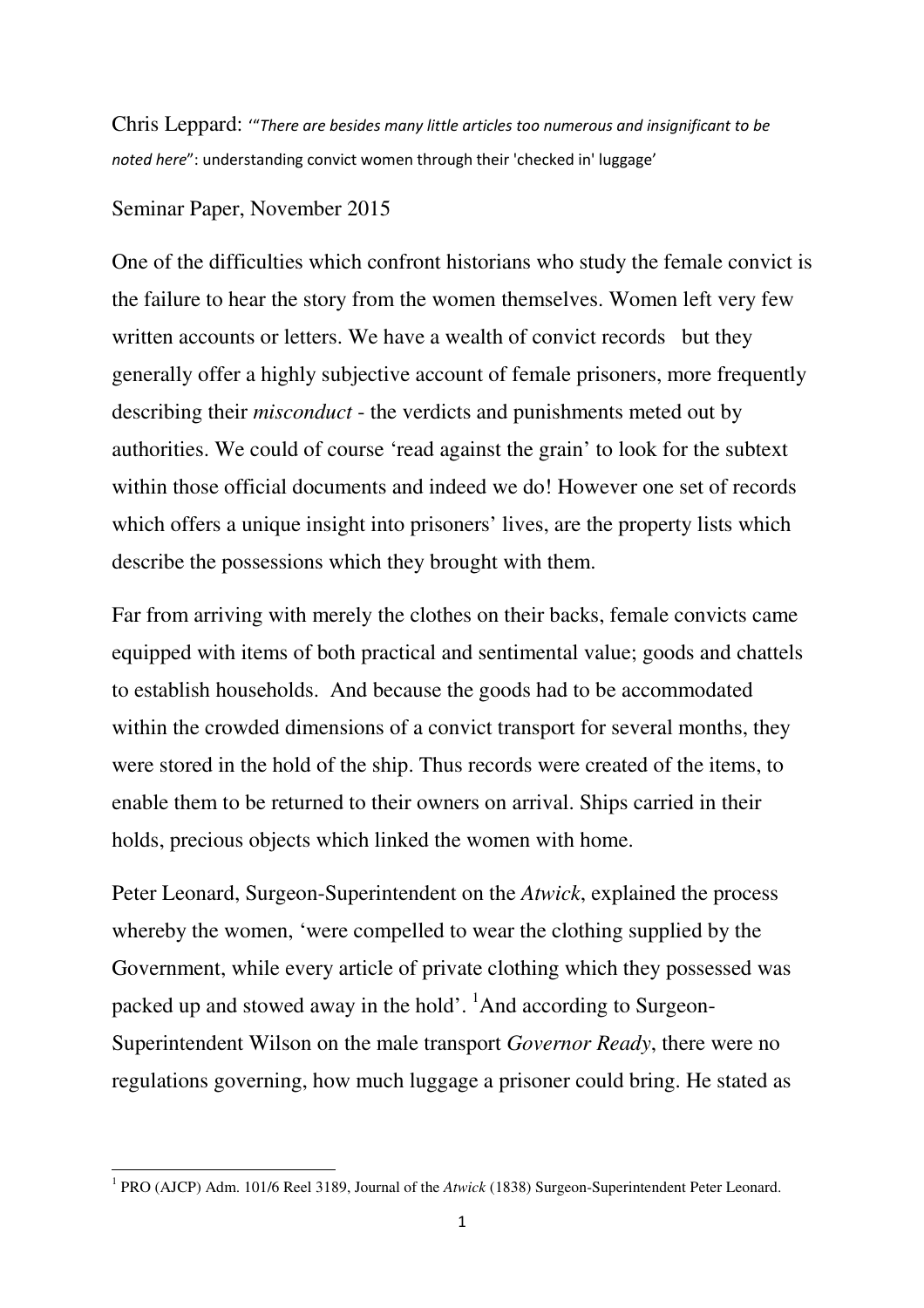much when forced to justify why he permitted a prisoner to embark with five boxes and two trunks. $2$ 

The property lists can be found within the Tas Papers in the Mitchell Library.<sup>3</sup> They are not indexed but are part of the documentation for individual ships. The lists were compiled by either the surgeon-superintendent, or ship's master, or a clerk on their behalf.

So what did the women bring? They brought with them not only a wide variety of clothing and fabrics, but household goods such as: tea pots, sewing needles, books, work or sewing boxes, bedding, tea caddies, china and glassware. Some lists read like an auction notice, others like a bride's glory box. Here are just a few examples.

Maria Wood brought: 7 chemises, 4 petticoats, 10 gowns, 2 pairs of shoes, 17 pairs of stockings, 3 pairs of stays, 15 caps, 2 bonnets, 1 shawl, 1 pelisse<sup>4</sup>, 12 aprons, 1 towel, 7 handkerchiefs, and 3 bed gowns.<sup>5</sup>

As well as clothing, Caroline Browning brought fourteen books in her luggage.<sup>6</sup> Several boxes were required to contain Hannah Yewland's belongings - one for wearing apparel, the other for bonnets.<sup>7</sup>

Ann Solomon arrived at the wharf with six pieces of luggage and four children in readiness to board the *Mermaid*. She embarked with: one trunk for wearing apparel, a small trunk of children's clothes, a box of wearing apparel, a box with two feather beds, a fender and fire irons, a hamper with china and glass, and a tea chest with bonnets, pelisses, a silk dress and muff, and a fur tippet.

 2 ML TP 23 Reel CY 1275, List of Prisoners' Boxes and Bundles (*Governor Ready*).

 $3$  Property lists for individual ships can be found within the Mitchell Library records. For example: ML TP 21 Reel CY1273, List of packages belonging to female convicts on the *Mermaid*; ML TP 21 CY1273, List of prisoners' baggage on the *Sir Charles Forbes*.

<sup>4</sup> Cloak with armholes or sleeves.

<sup>5</sup> ML TP 21 Reel CY 1273, List of prisoners' baggage on the *Sir Charles Forbes.*

<sup>6</sup> ML TP 21 Reel CY 1273, List of prisoners' baggage on the *Sir Charles Forbes.*

<sup>7</sup> ML TP 21 Reel CY 1273, List of packages belonging to female convicts on the *Mermaid.* Also called Hannah Yewband and Yeoland.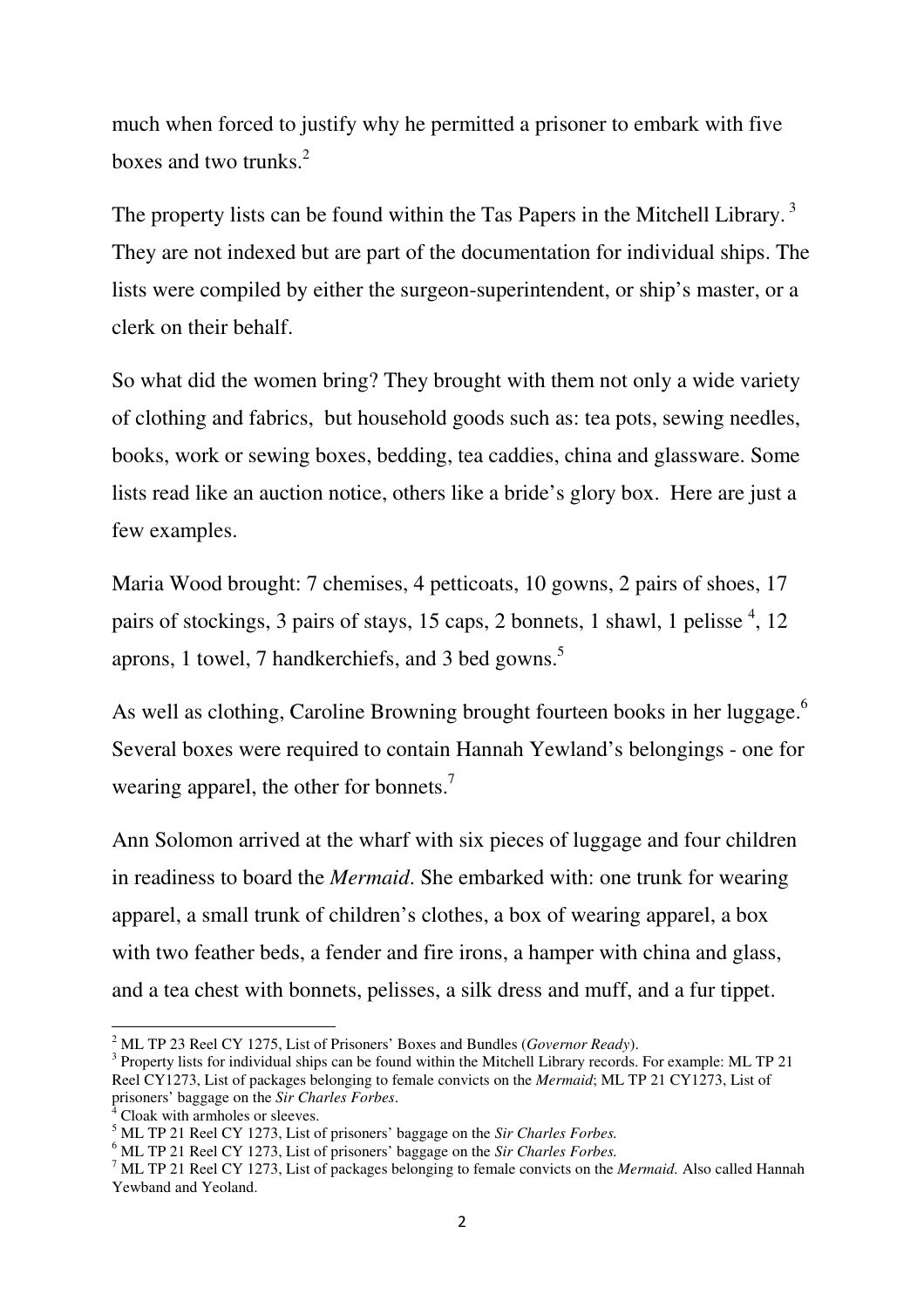Rosina Smith's trunk of wearing apparel included 'valuable dresses'. Prior to her conviction she had been in service to Lady Oxford.<sup>8</sup>

The *Mermaid* list records that, 'unmade dresses' were contained within Elizabeth Thetford's luggage, and the same items were brought by her shipmate Honour Hayes.<sup>9</sup>

Mary Stannaway brought babies' clothes.<sup>10</sup> She was a sixteen year old who was found guilty of highway robbery and transported for Life. Why bring babies' clothes all that distance? Was she hoping to sell them? She may have been pregnant, but no Surgeon's Journal survives to verify that. She was assigned on arrival, so was not nursing a child. Maybe she simply aspired to a home and family, and considered servitude to be a temporary phase before motherhood.

On arrival in Van Diemen's Land the women were reunited with their belongings and the number of bags and boxes, and their final destination, was matched with the women's names on the newly drawn up appropriation lists. Women disembarking from the *Borneo* were given their bags, but boxes were sent to the Commissariat Store.<sup>11</sup> Presumably not all new masters could spare a cart or wagon to fetch their assigned servant, hence the women had to walk and carry their belongings. The boxes followed later, when requested by the new master. Sarah Owens was assigned to Mr. Joshua Fergusson on July 4 and on July 20 her box of wearing apparel was dispatched to Mr Fergusson. <sup>12</sup>

So what do the property lists tell us about the women, and the culture which they left? The lists are important because they help us to understand who the women were. By examining the items which they chose to accompany them on their voyage, we can catch a glimpse of their priorities and perceived future

l

<sup>8</sup> ML TP 21 Reel CY 1273, List of packages belonging to female convicts on the *Mermaid.*

<sup>9</sup> ML TP 21 Reel CY 1273, List of packages belonging to female convicts on the *Mermaid*.

<sup>&</sup>lt;sup>10</sup> ML TP 21 Reel CY 1273, List of prisoners' baggage on the *Sir Charles Forbes*.

<sup>&</sup>lt;sup>11</sup> ML TP ML TP23 CY 1275, List of Boxes and Bags of women on board *Borneo*.

<sup>12</sup> ML TP 23 Reel CY 1275, Appropriation List for the *Mermaid.*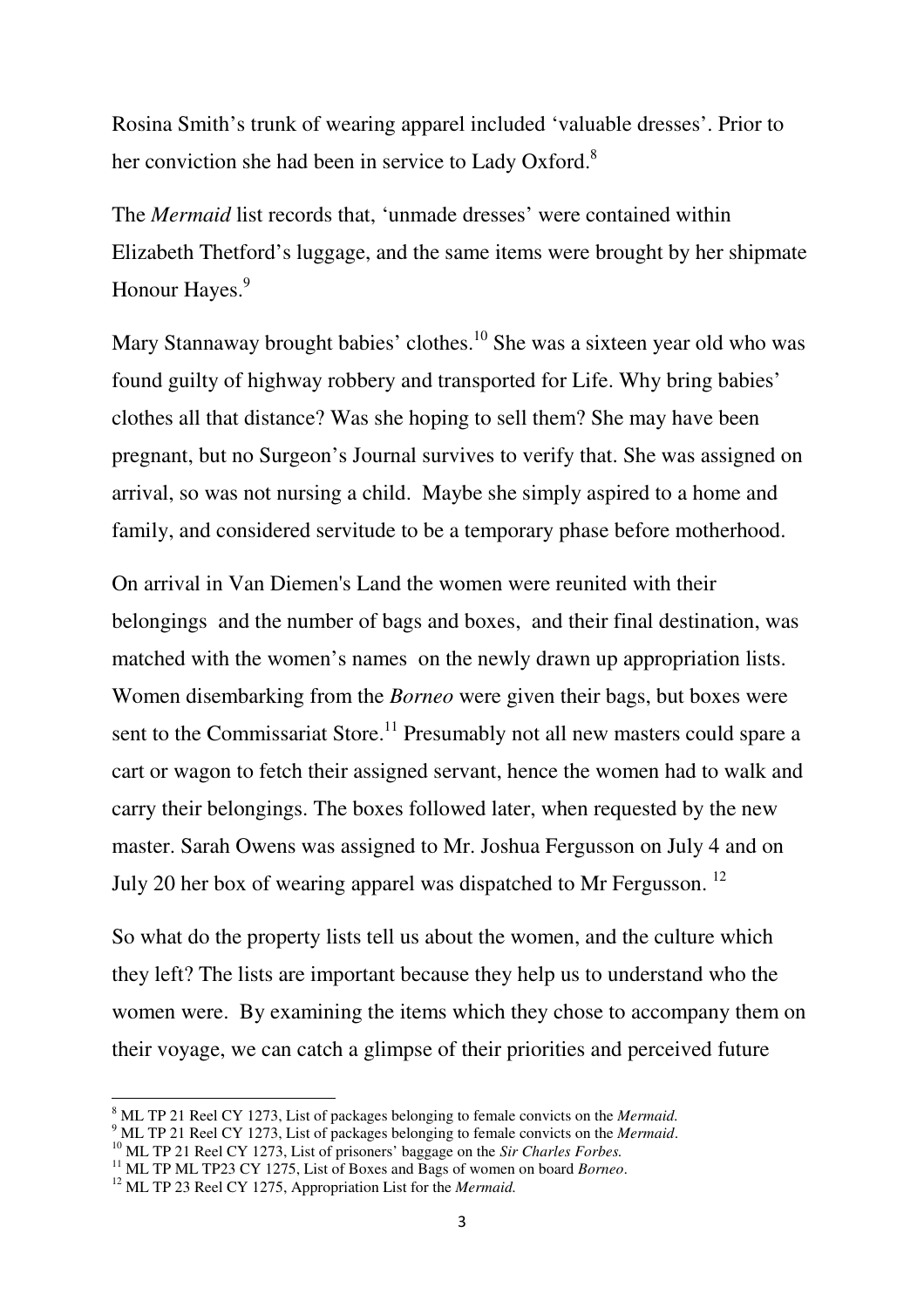requirements. We know that possessions were important to the women, if only because they took the trouble to bring them on an unknown journey, to an uncertain future, and with no clear idea of how they would physically handle the boxes, trunks and chests containing their belongings. And we know that authorities also saw them as important because they in turn took the trouble to create detailed records of that property - firstly when the women embarked in Britain - and then when they were landed, and the appropriation lists were annotated with details of that property, and where and when it was to be despatched.

They tell us that women saw themselves as having rights to own possessions, and the expectation that those rights would be respected. When assigned servant Jane Miller, fell out with her Mistress Mrs. Spode, Jane was ordered out of the house and off to the Magistrate. Before leaving, Jane asked Miss Spode to return her book, to which Miss Spode replied, 'you need not be so careful for your books you will be obliged to come back again.<sup>13</sup> This statement tells us that not only did Jane possess an item which was desired by her 'betters' but that she had more than one book and like Caroline Browning, may have brought them with her to the colony. Jane fiercely defended her property.

In fact the loss of one couple's belongings resulted in the first case of the civil court of New South Wales in July 1788. Prisoners Henry and Susannah Kable brought - books, linen and household goods, which were either lost or stolen during the voyage. They sued the captain of the ship and were awarded £15 in damages. Here is a very early indication that convicts had rights of ownership, and that the authorities respected that ownership.

<sup>13</sup> Kay Daniels, *Convict Women* (Crows' Nest, 1998), pp. 90-91.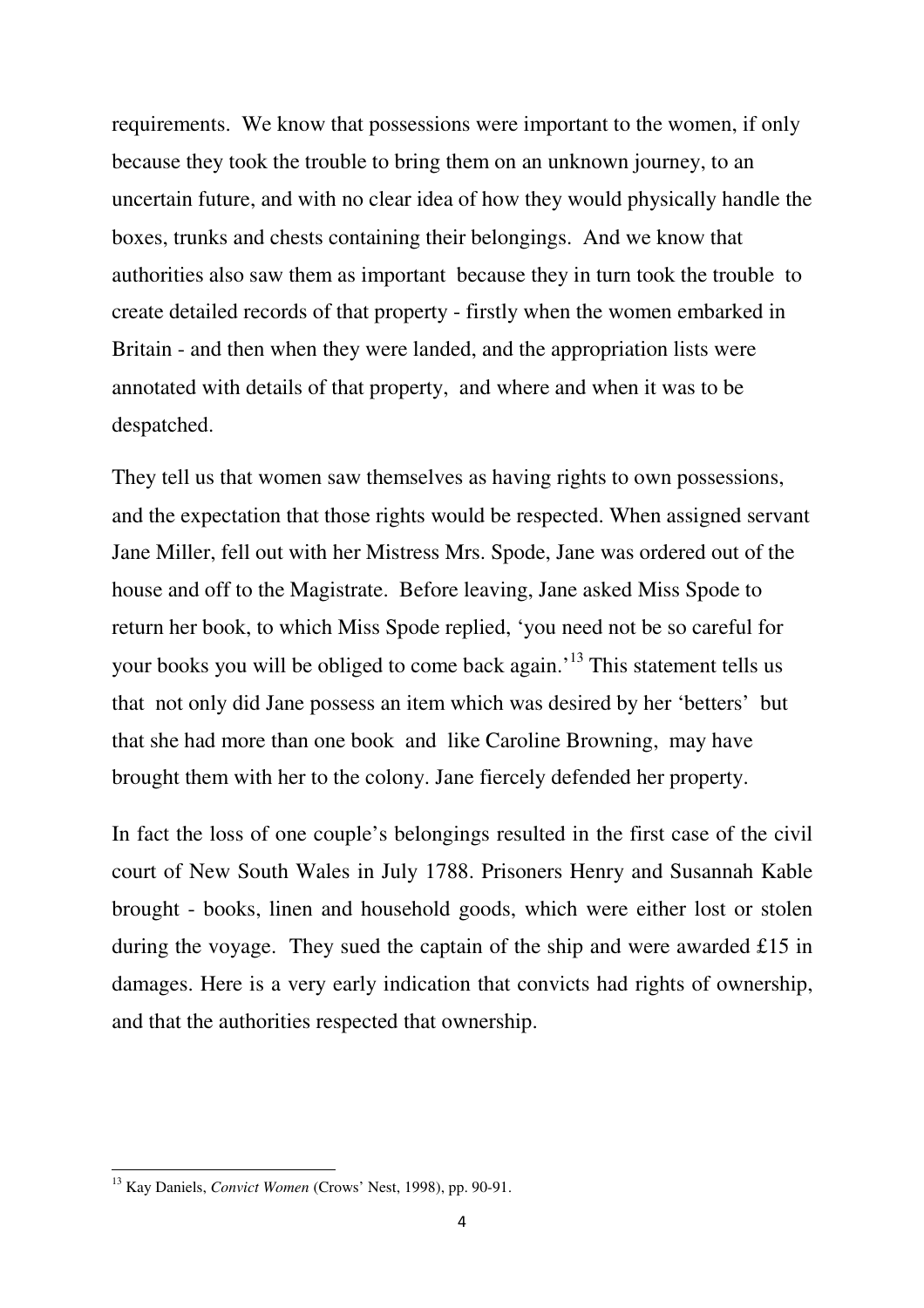The items were also powerful on a purely personal level as mementos and souvenirs of their past: tangible objects which connected them to that past, as they approached an uncertain future.

The Lists further demonstrate relationships between prisoners which pre-date their shipboard experience. Three pairs of women stored their possessions together on board the *Mermaid,* each couple being tried at the same court, on the same day - but for unrelated crimes. Mary Sherbird's trunk held not only her clothing but that of Mary Jones.<sup>14</sup> They were tried at the Old Bailey on January 10, 1828 and had possibly become acquainted in the gaol.

Personal objects also enhanced the women's self esteem and self-identity in a society where status was demonstrated by appearances. We know that image was important to the middle and upper classes, as is evident in any novel or newspaper of the period. The theft of clothing may indicate that members of the working class were equally sensitive to outward trappings.<sup>15</sup> Deborah Oxley believes that twenty per cent of female crimes can be attributed to clothing theft, and whilst it may have answered the need for money (through resale) it may also have reflected the aspirations and ambitions of the poor.<sup>16</sup> Objects, and particularly clothing, enhanced their power and place within their social hierarchy. We know that the *Flash Mob,* in the House of Correction, wore worked caps, silk handkerchiefs, earrings and other forms of jewellery.<sup>17</sup> The Flash Mob had status in Hobart Town.

And when Governor Arthur ordered that women were not to be landed in their own clothes, it highlighted this very issue. As a witness to the *Select Committee on Transportation* observed, '[convicts] land with no particular kind of dress;

<sup>&</sup>lt;sup>14</sup> ML TP 21 Reel CY 1273, List of packages belonging to female convicts on the *Mermaid*.

<sup>15</sup> Beverley Lemire, 'The Theft of Clothes and Popular Consumerism in Early Modern England, *Journal of Social History,* Vol. 24, No. 2 (Winter, 1990), pp. 255-276, p. 257.

<sup>16</sup> Deborah Oxley, *Convict Maids: The forced migration of women to Australia* (Cambridge 1996), p. 49.

<sup>17</sup> CSO22/1/50, *Report and Evidence of a Committee Enquiring into Female Convict Discipline 1841–1843*, p. 315.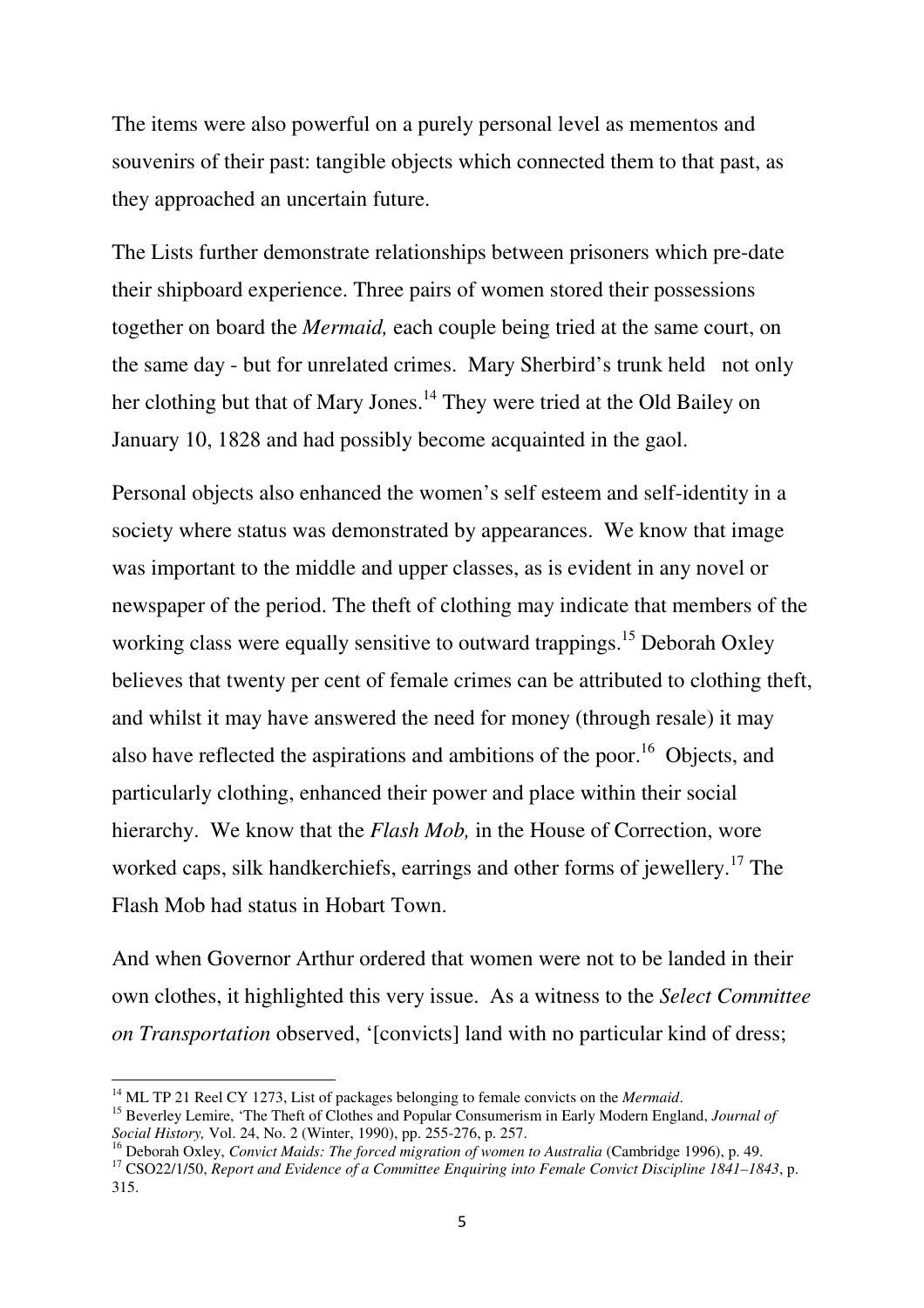they land in silks, satins, parasols and everything they can afford.' <sup>18</sup> Dress obliterated the difference between free and convict. Finery defied the image of the degraded, banished convict.<sup>19</sup> Women were forced to wear standard prison clothing to create uniformity - to suppress individuality. So it was inevitable that they would attempt to reclaim their individuality and femininity through items of personal adornment stored in the hold of the ship.

These transported objects also reveal future aspirations. What has been described as signposts of future goals. A sewing box was a frequent inclusion in the property lists, and it could mean that its owner expected to earn her living through needlework, or that she expected to sew and mend for her own future family. On archaeological sites we can identify the rooms where women gathered and stitched by the tiny pins found beneath the floorboards. The sewing box was an item which transcended class and time.

Baby clothes were carried, not only by convict mothers, but by unaccompanied women, who once again may have had an eye to commerce, but more likely had expectations of family formation much like their sisters who remained at home.

And what of the twenty-six yards of cotton, jointly owned by Margaret Bower and Ann Fenn and stored in the hold of the *Sir Charles Forbes*? <sup>20</sup> Were they hoping to sell the cotton; to perhaps go into business?

Books were frequently transported with the women. Were they brought as merchandise to the colony? Or did Caroline Browning hope to add to her fourteen books and one day open a school? Or were they just the familiar everyday items necessary to create some normality in an unfamiliar world.

<sup>18</sup> *British Parliamentary Papers, Report from the Select Committee on Transportation Together with the Minutes of Evidence Appendix and Index*, *Crime and Punishment, Transportation 2* (Shannon [Ireland], 1968), evidence of Mr. E.A. Slade, 25 April 1837, p. 46.

<sup>&</sup>lt;sup>19</sup> Grace Karskens, 'Revisiting the Worldview: The Archaeology of Convict Households in Sydney's Rocks Neighbourhood', *Historical Archaeology,* 37, 1 (2003), pp. 34-55, p. 46.

<sup>20</sup> ML TP 21 Reel CY 1273, List of prisoners' baggage on the *Sir Charles Forbes.*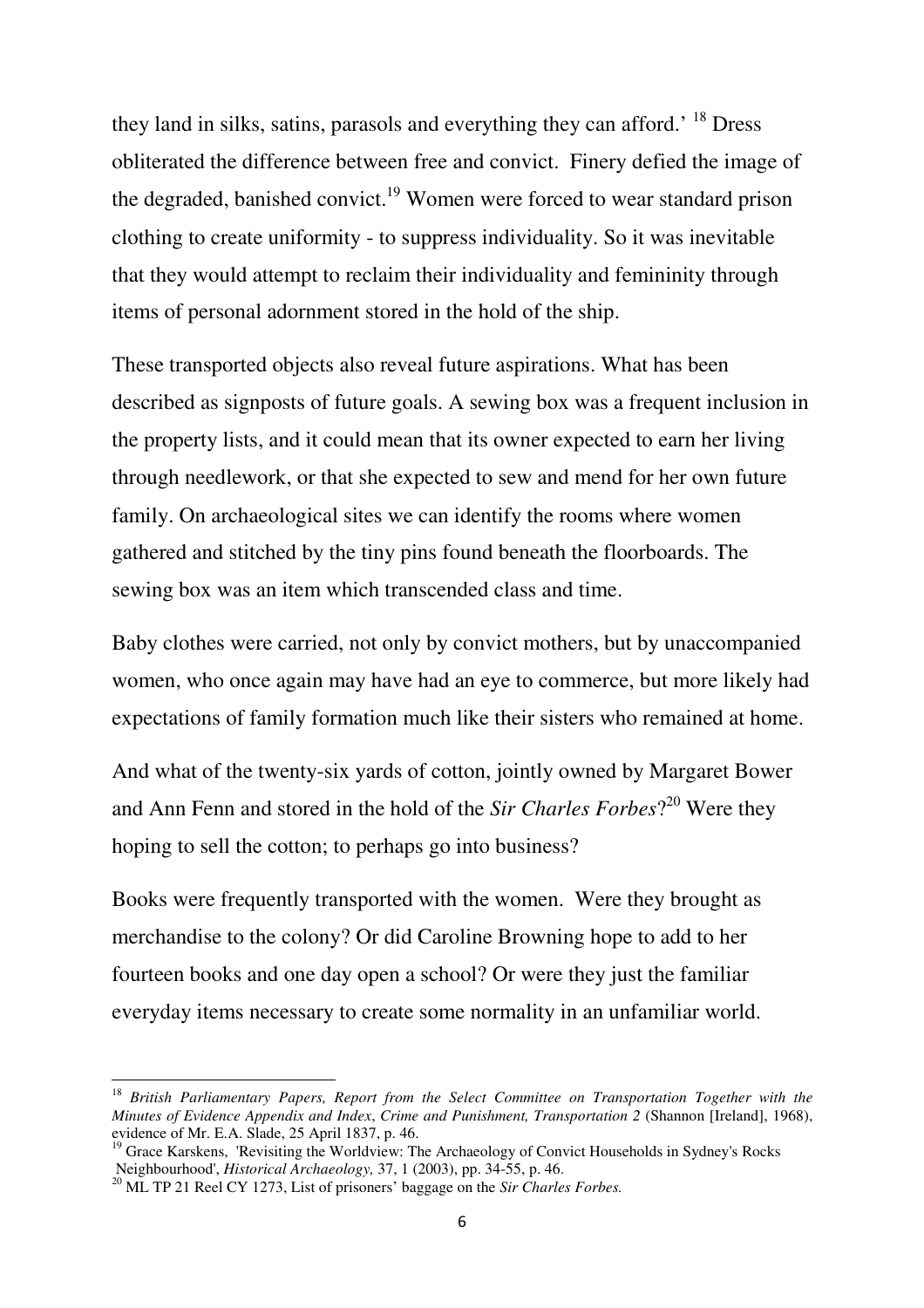Archaeology confirms what the property lists tell us. Grace Karskens, in her excavations of convict houses in Sydney, discovered that convicts came prepared to establish households. By identifying houses inhabited by convict families, and examining the remaining artefacts, Karskens concluded that the household (not the gaol, nor the gang), was fundamental to Sydney's early society and economy. She found a culture of consumption and domesticity. Karskens concluded that archaeologists and historians who explore the culture of convicts, rather than their civil condition as prisoners, find a most acquisitive group of people, strongly influenced by popular culture.<sup>21</sup> Such objects further suggest that the world which they left behind was one of consumerism**.** The commercial revolution in Britain revolved around things and everyday domestic life, and was not limited to the wealthy. $^{22}$  Jane Elliott used account books and ledgers, to show that early Sydney shops were patronised largely by convicts and ex-convicts, the wealthy preferring bespoke, or tailor made items. $^{23}$ 

And the clothing which women brought with them was not only desirable for adornment but also as a currency.<sup>24</sup> New arrivals to Hobart Town bartered their clothes and possessions for tea, meat, sugar and tobacco.<sup>25</sup> Items retrieved from the ship's hold could be worn, bartered, sold or handed down.

Thus the policy of allowing women deemed outcasts and incorrigibles, to transport their simple belongings, (along with themselves), has further blurred the line between convict and free.<sup>26</sup> It also weakens the argument, for a criminal class, as distinct from Britain's working class.

<sup>&</sup>lt;sup>21</sup> Grace Karskens, 'Revisiting the Worldview: The Archaeology of Convict Households in Sydney's Rocks Neighbourhood', *Historical Archaeology,* 37, 1 (2003), pp. 34-55, p. 46.

<sup>22</sup> Beverley Lemire, 'The Theft of Clothes and Popular Consumerism in Early Modern England, *Journal of Social History,* Vol. 24, No. 2 (Winter, 1990), pp. 255-276.

<sup>23</sup> Jane Elliott, 'Was There a Convict Dandy? Convict Consumer Interests in Sydney, 1788-1815, *Australian Historical Studies*, 1995, 26 (104), pp. 373-392.

<sup>24</sup> Daniels, *Convict Women*, p. 89.

<sup>25</sup> Daniels, *Convict Women*, p. 138, evidence from Mary Haigh.

<sup>26</sup> Daniels, *Convict Women*, p. 90.